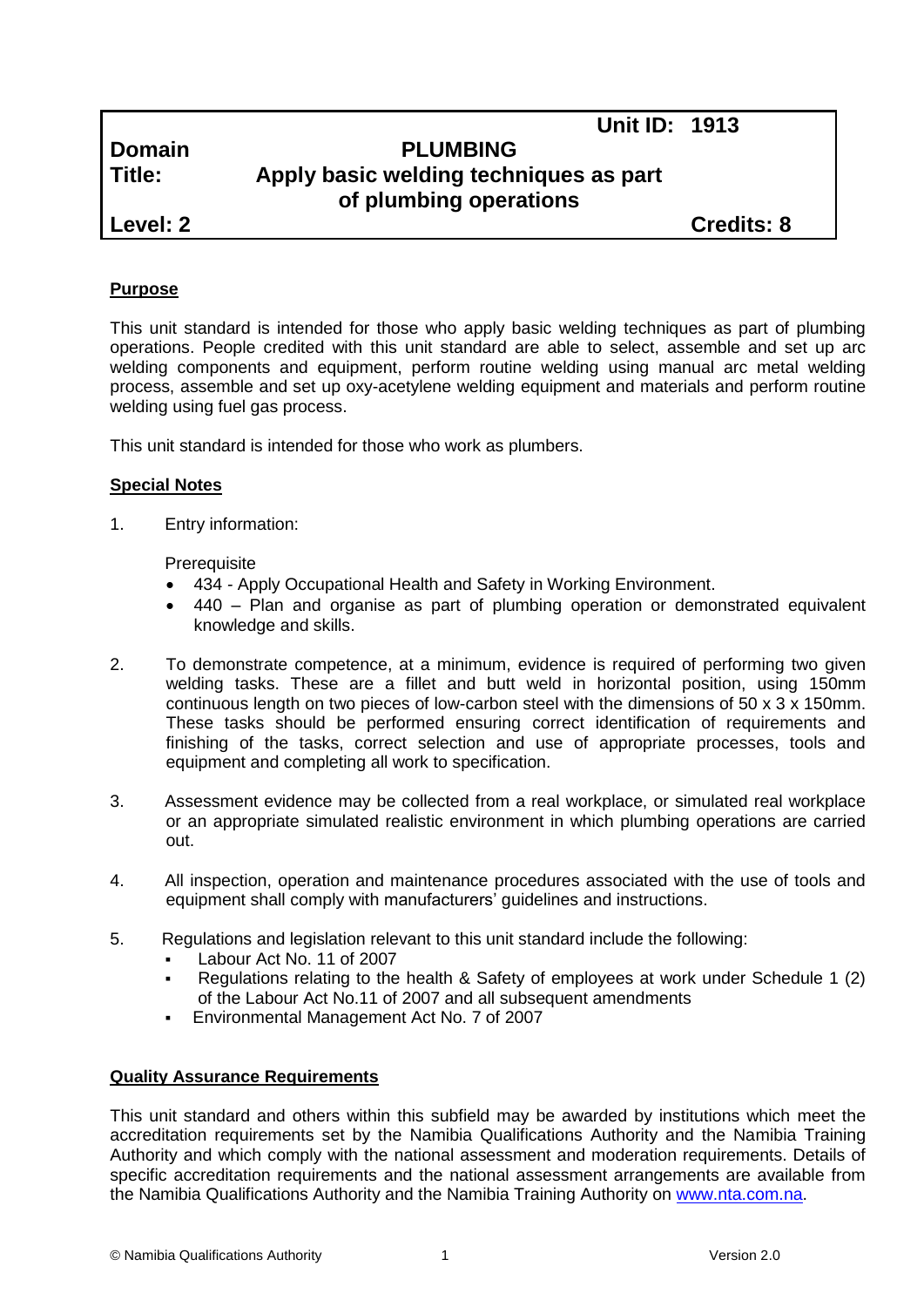# **Elements and Performance Criteria**

# **Element 1: Select, assemble and set up arc welding components and equipment**

#### **Performance Criteria**

- 1.1 Welding machine setting, accessories and consumables are identified.
- 1.2 Welding equipment is assembled and correctly set up.
- 1.3 Welding machine is set to correct welding current.

#### **Element 2: Perform routine welding using manual arc metal welding process**

#### **Performance Criteria**

- 2.1 Correct procedures are accessed from sources to enable welding to be performed in line with equipment manufacturers' specifications.
- 2.2 Manual metal arc welding is completed using approved methods and equipment in line with type of material and repairs required.
- 2.3 Manual metal arc welding procedures are completed without causing damage to components or systems.
- 2.4 Safety requirements are observed including the wearing of personal protective equipment.

## **Element 3: Assemble and set up oxy-acetylene welding equipment and materials**

## **Range**

Setting up may include the correct connection of hoses, blowpipes, regulators, cylinder valves, pressure regulators, flashback arrestors, welding tips and correct settings of gas mixtures*.*

#### **Performance Criteria**

- 3.1 Welding equipment including cylinders and regulators are identified.
- 3.2 Welding equipment is assembled and set up in line with standard operating procedures.
- 3.3 Welding tips, settings and consumables are selected against job requirements and welding procedures in line with standard operating procedures.

## **Element 4: Perform routine welding using fuel gas process**

#### **Range**

Prescribed procedure is limited to forehand welding (flat position welding and vertical position welding)*.*